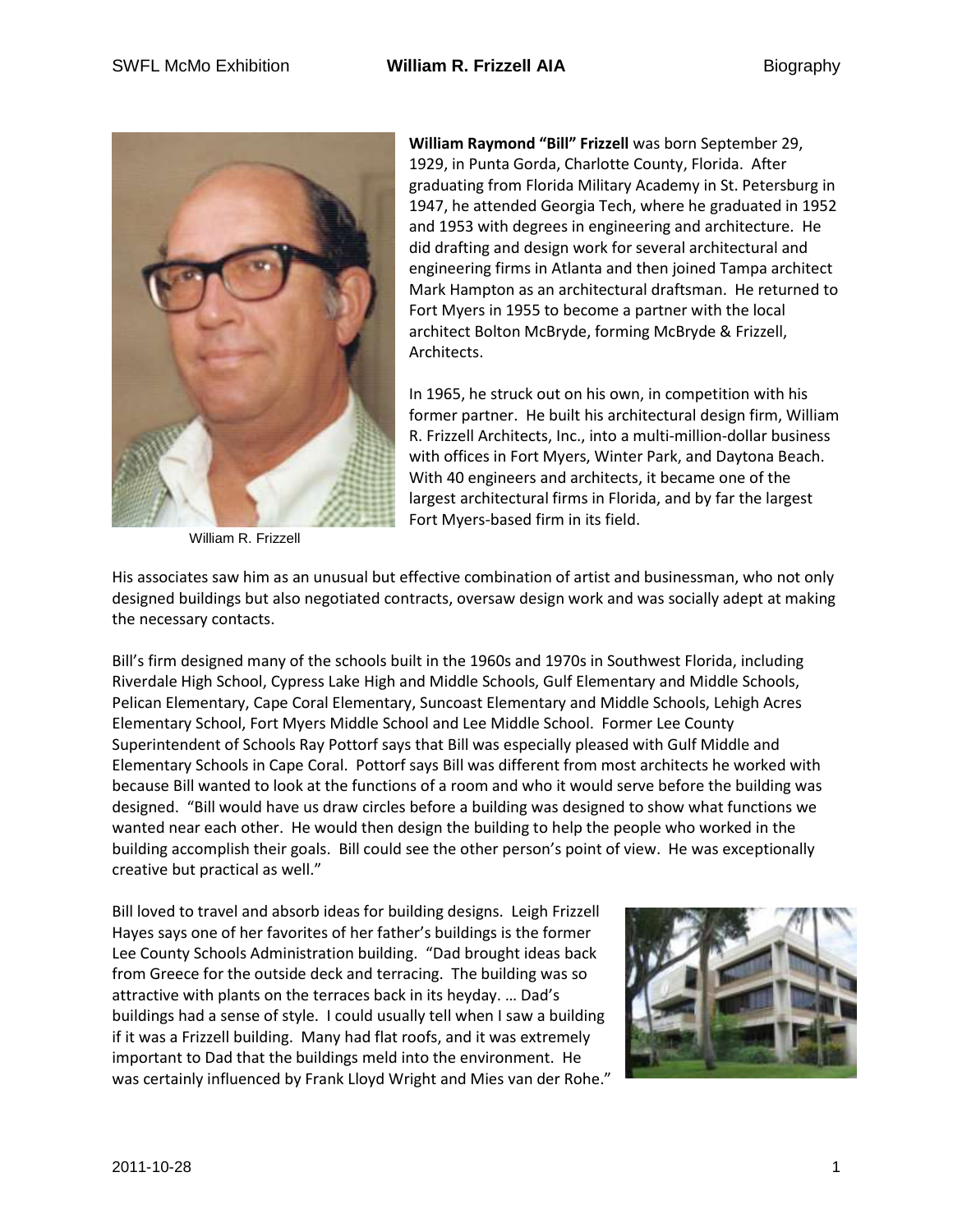# SWFL McMo Exhibition **William R. Frizzell AIA** Biography

Tyler Frizzell says part of his father's lasting legacy is the homes he built. Tyler especially likes Oscar and Wilhelmina Corbin's house at 1306 Shadow Lane, which Bill designed in the 1950s and where the Corbins still live more than 50 years later, as well as two other houses on Shadow Lane: one built for Dr. Tom Wiley now owned by Woody Hanson, and the other built for Dr. Roger Scott and now owned by Joe and Sydney D'Alessandro. All look good and have withstood the test of time.

As well as beautiful houses on Sanibel and Captiva and elsewhere in Lee County, Bill also designed sideby-side houses for Charlotte Bever and her friend at 1303 and 1309 Cordova Avenue, Fort Myers. Bill upset the neighborhood with such modern designs in the 1950s. Finally, Charlotte, who owned B&B Grocery Stores, had to tell her neighbors, including the Coca Cola distributor, that she did not need to sell their products in her grocery stores. The objections stopped!

In addition to his architectural work, Bill was a prominent member of the Fort Myers Rotary Club, a former Commodore of the Royal Palm Yacht Club, a director of First Federal Savings and Loan Association of Fort Myers, on the Salvation Army board, active in the Boys Scouts as an Eagle Scout and Order of the Arrow (he also designed the Boy Scout camp near Arcadia), and an active member of the First Presbyterian Church in downtown Fort Myers. Bill loved beauty and he loved the water. He and John Kontinos donated the property to Lee Co. for the Frizzell-Kontinos Boat Ramp at Punta Rassa.



Bill Frizzell died, tragically, in a private plane crash on November 21, 1978, on approach to Daytona Beach, where he was to meet with representatives from Daytona Beach Community College, for whom his firm had drawn up plans for millions of dollars' worth of campus buildings. He was 49. Bill's obituary, written by Barbara Harris and published in the Fort Myers News-Press on November 23, 1978, two days after his unexpected and premature death, gives a clear picture of the respect his friends and business associates had for him:

One can look in almost any corner of Lee County and see how architect and developer William R. Frizzell influenced the county, although no building, street or development bears his name. "He wasn't the kind of person to name something after himself," said George Bail, a partner in W.R. Frizzell Architects Inc. "He was interested in accomplishments, not personal glory."

News of the tragic death Tuesday evening of Frizzell, 49, in an airplane crash near Daytona Beach stunned the business community, which held Frizzell in high esteem. Many lunchtime conversations Wednesday centered on his life and his achievements, area businessmen said.

His accomplishments were many. He designed the Lee County School Board's administration and service complex, many of the schools in Southwest Florida, the Fort Myers Public Library, Fort Myers City Hall, Lee County Bank, the News-Press, several buildings at Edison Community College, Sunset Condominiums (the first condominium complex on Sanibel Island), First Federal Savings and Loan's new office building downtown and dozens of other buildings and developments in Southwest Florida, the state and around the country.

"He's left his mark all over the state of Florida and further because of his contribution," said Hart McIntyre, of Prather's Laundry and Dry Cleaning and a close friend of Frizzell. "Bill Frizzell had more talent in his little finger than 10 men put together," McIntyre added.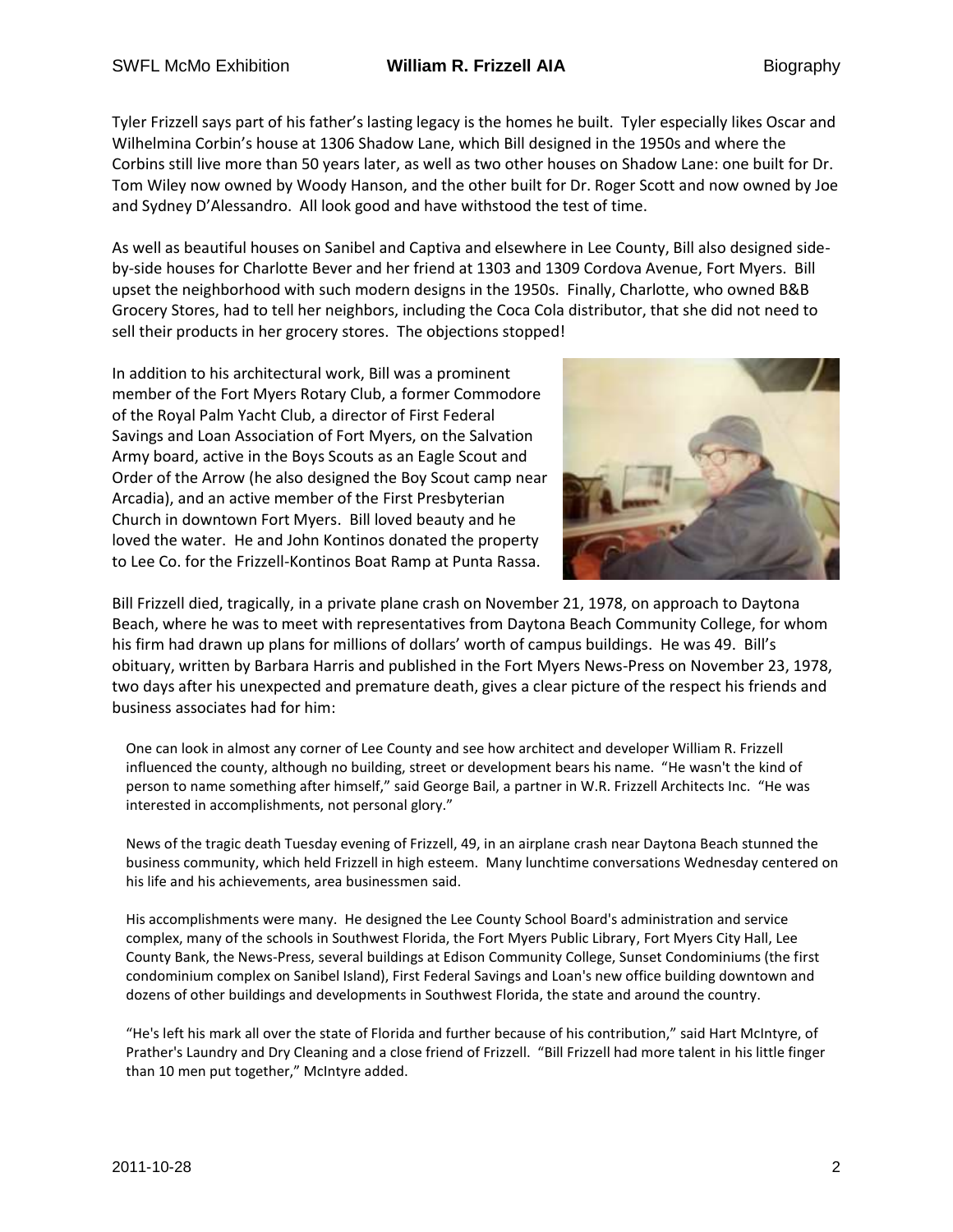Frizzell, born in 1929 in Punta Gorda, was described by friends and associates as an artist, a businessman, a compassionate person and a visionary. He received degrees in engineering and architecture from the Georgia Institute of Technology and did drafting and design work in Atlanta and Tampa before returning to Fort Myers in 1955. That year, Frizzell became a partner with Fort Myers architect Bolton McBryde. Ten years after, he struck out on his own. Competing with his former partner, he nurtured his architectural design firm into a multimillion-dollar business with offices in Fort Myers, Winter Park and Daytona Beach.

Under his direction, W.R. Frizzell Architects, with 40 engineers and architects, became the largest Fort Myersbased firm in its field. "The other architects in town only got the crumbs when Bill got through with them," Ed Kreider of the Five County Builders and Contractors Association said of Frizzell's ability to win contracts. "You look around town, and he's the one who has designed almost everything. Most of the biggest projects were his." It was Frizzell, with "an unusual combination of talent as an artist and businessman," who built the firm – negotiating contracts, overseeing design work and making necessary contacts. "A lot of people are antidevelopment and growth," said his daughter Leigh. "But whenever Dad did something, he did it right."

Foster Pate, president of Pate Industries and part owner with Frizzell and McIntyre of the six-seat Cessna in which Frizzell was killed, said, "Bill was truly a Christian person – in the sense of looking out for the other man and the environment." "He was always concerned about whether a development was compatible with the environment in which it would be located." Many business leaders attribute his success, not only to his talent as an engineer, architect and businessman, but also to his personality and his progressive thinking. "I was saying at lunch today (Wednesday) that it wasn't only Bill's design work, but his perceptions of the business world," said friend and business partner Oscar Corbin Jr. "Bill was a forward thinker. He always looked beyond the here and now and was able to see what was going to happen in the future."

And Dan Adams commented, "He was a mild-mannered person, the kind who put you ease when you had to discuss a difficult subject." "He got involved with what you were doing and saying. He was a good listener." Frizzell's influence is felt in many other ways, his associates said. "Bill was not only involved as an architect, but in many cases took his fees in the form of a piece of the development," Adams said.

He was a prominent member of the Fort Myers Rotary Club, a former Commodore of the Royal Palm Yacht Club, a director of First Federal Savings and Loan Association of Fort Myers, as well as many other businesses. Frizzell – survived by his wife, Margaret, his 23-year-old daughter Leigh, and 19-year-old son Tyler – spent the few hours that he wasn't working, on his boat, Leigh Frizzell said.

Ray Pottorf, in a recent letter to Bill's daughter Leigh, is eloquent in his esteem for her father, and speaks for many of Bill's associates, customers, and friends:

I must speak of your Dad's personal characteristics: foremost was integrity. The credibility of your Dad and his firm's success came from the inseparable personal and professional qualities demonstrated reliably over time and experience. Your Dad's unpretentious, genial, even sometimes humorously self-demeaning manner might easily belie an unknowing person of a highly intelligent, exceptionally talented professional, totally dedicated and committed to applying his immense ability to the fullest extent to each new project.

Your Dad had a rare ability to communicate with equal respect to every level of the broad spectrum of individuals that architects encounter by the very nature of their work. Drawing on his "grass roots" experience, professional preparation and an enviable personal likeability, he easily elicited mutual respect in all encounters, greatly benefiting the quality and the expeditious completion of projects.

Knowing him is considered an irreplaceable highlight in my life.

In 1992, the Lee County Commission named the William R. Frizzell Cultural Centre at McGregor and Colonial in Fort Myers, which houses the Alliance for the Arts, in Bill's memory. The building was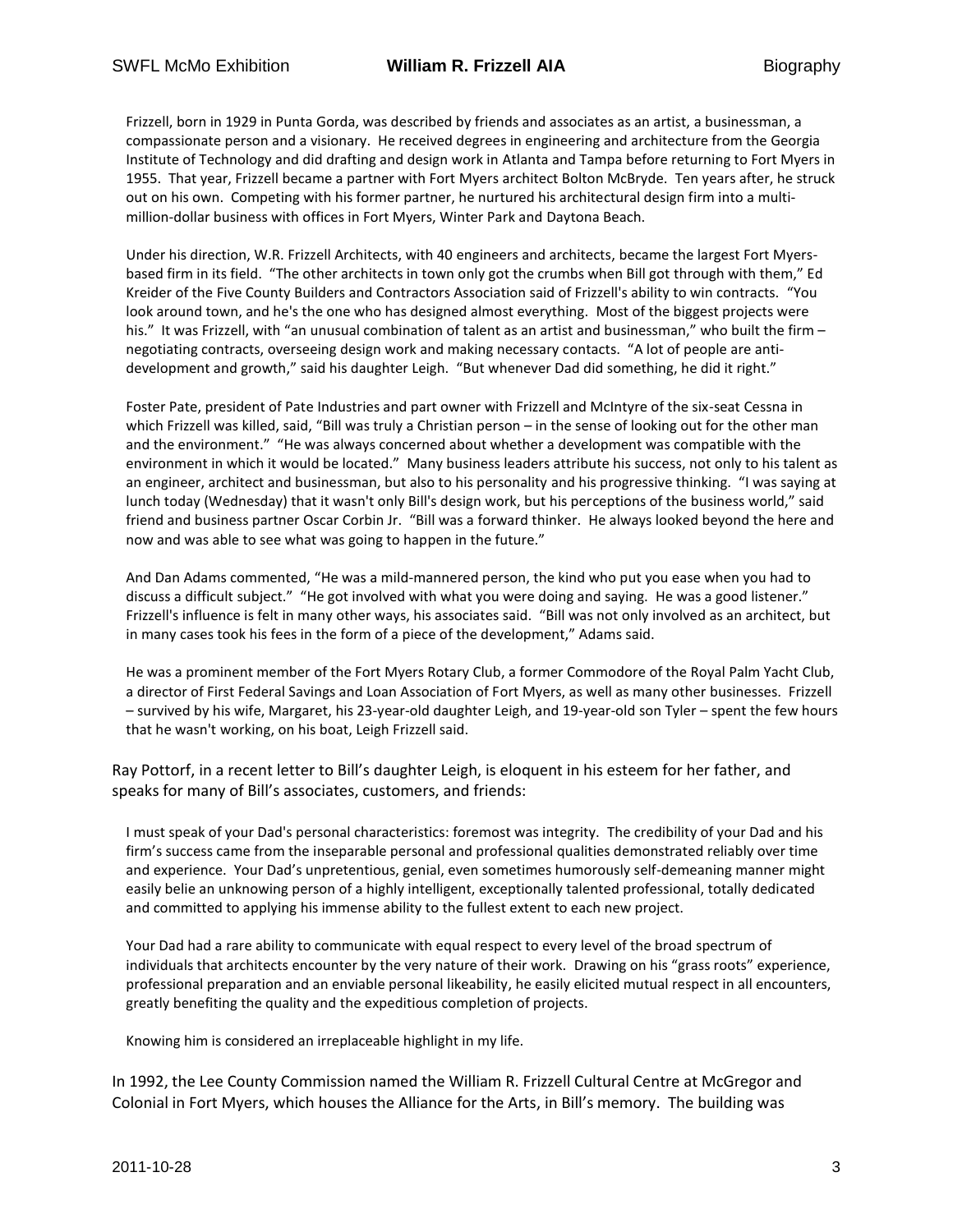designed by Gora McGahey, Architects. In 2009, naming Bill as one of their list of "125 most influential people in Southwest Florida history", the Fort Myers News-Press noted: "The architect's legacy is evident throughout Lee County even now, 31 years after he died in a plane crash …".

\* \* \* \* \* \* \* \* \* \*

Bill married Margaret Morrow in Atlanta on January 3, 1952. Margaret was born on November 30, 1926, in Flushing, New York. She graduated from Ward-Belmont College in Nashville (now Belmont University) and was licensed in Medical Technology from Emory University in Atlanta. Bill and Margaret had two children: daughter Leigh, born 1955, and son Roy Tyler, born 1959.

Margaret died on May 18, 1998, in Fort Myers, and the newly renovated outdoor stage at the Alliance for the Arts complex was renamed in her honor as the Margaret Morrow Frizzell Amphitheatre.



Margaret (Morrow) Frizzell

Leigh graduated from Pine Crest School, Fort Lauderdale, in 1973, received her BA from Indiana University, her MA from the University of South Florida and her JD from Emory University in Atlanta. She married William Wark Hayes, originally from Pennsylvania, on October 7, 1989, in Fort Myers.



Leigh, Bill, Margaret, Tyler, about 1965

Bill Hayes died in April, 2006. Leigh Frizzell Hayes has served as a Lee County Judge since 1997.

Roy Tyler Frizzell graduated from Pine Crest School, Fort Lauderdale, in 1977, received his BS from Duke University, and his MD and PhD from Vanderbilt University. He married Barbara Andrews in 1985, and is now a neurosurgeon in Boise, Idaho. He and Barbara have five children.

Bill Frizzell's was a pioneer family in Southwest Florida. Bill's parents were Roy S. Frizzell, born August 17, 1907, in Calhoun County, Alabama, and Sarah Thompson, born August 11, 1907, in Georgia. They married in 1928, and settled just outside Punta Gorda, where Roy managed a grocery store, and son Bill was born. Five years later, still in the Punta Gorda area, Roy had become manager of a service station. By 1945, they had moved into Fort Myers, living at 921 West Edison, and Roy operated Frizzell Lumber Company. Two years later, he was listed as operating Frizzell Hardware & Supply Company. Together with his brother A.C. Frizzell, Bill's father owned Frizzell Lincoln Mercury, and designing its new building on Fowler Street in the 1950s was one of Bill's earliest projects.

Roy died in August 1958, and is buried at Charlotte Harbor Cemetery. In August 1961, Sarah married William Dius Roberts. Dius died March 4, 1988, and Sarah died March 23, 1993, and they are both buried in the Friendship Baptist Church Cemetery, Immokalee.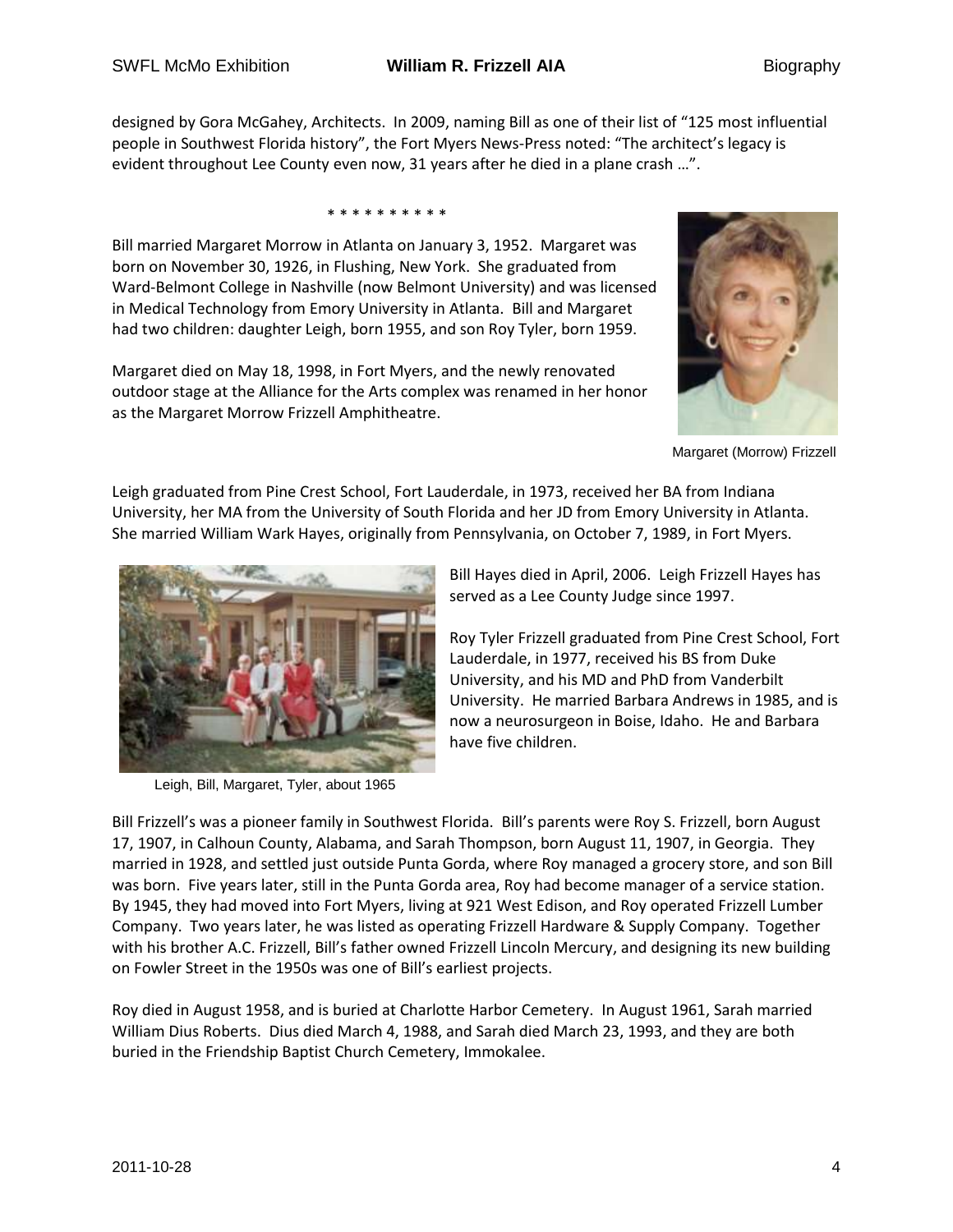Bill Frizzell's grandfather on his father's side was Joseph Johnson Frizzell, who was born on April 16, 1866, in Calhoun County, Alabama, and died on October 20, 1926, in Charlotte County, Florida. His grandmother was Blanche Mozelle Howell, who was born on November 4, 1870, in Alexander, Calhoun County, Alabama, and died on November 1, 1948, in Lee Memorial Hospital, Fort Myers. At the time of her death, she lived in Punta Gorda. Joseph and Blanche married on December 28, 1886, in Anniston, Calhoun County, Alabama. They had seven children – the eldest was born in 1887, and the youngest was born in 1913. Roy was the sixth child, born in 1907. Many of the family moved to Charlotte County in the 1920s to work for the railroad. Bill's uncle A.C. Frizzell later owned much of what is now known as Port Charlotte.

Margaret's parents were John Albert Morrow, born January 22, 1883, in Madison County, Florida, and Margaret Rose Coyne, born June 11, 1884, in East Orange, New Jersey. They married on January 22, 1910, and lived at Palmetto Avenue in Green Cove Springs, Florida, where John was a Methodist minister. In 1918, they were living in Emory, Virginia, and John was a teacher. With WWI still in progress, John applied to be sent to France with the AEF, working for the YMCA. On his passport application, he was described as "height 5 ft. 11 in., high forehead, light blue eyes, straight nose, large mouth, medium chin, brown hair, fair complexion, and medium-oval face".

By 1920, the Morrow family was living at 1250 West Main Street, Charlottesville, Virginia, where John taught at a city school. Having obtained his BA in chemistry from Emory and Henry College, he attended the University of Virginia, and in 1923 was a teaching fellow in chemistry with an MA. While at Virginia, John composed the official alma mater of the University, "Virginia, Hail, All Hail". After teaching mathematics at Washington Square College (now New York University) between 1923 and 1930, he obtained a PhD from the University of Florida in Gainesville. In the 1940s, John taught chemistry at Ward-Belmont College in Nashville. John and Margaret had three children: John Calhoun, born February 28, 1912, in Virginia; Robert Kendall, born January 15, 1924, in New York, and Margaret, born November 30, 1926, in Flushing, New York. John Albert died on February 8, 1949, in Nashville; Margaret Rose, who had moved to Gainesville after John's death, moved back to Nashville to live with her son Calhoun, and died there on February 1, 1963.

\* \* \* \* \* \* \* \* \*

W.R. Frizzell Architects, Inc., with offices in Fort Myers, West Palm Beach, Orlando, and Naples, has completed more than 1000 projects, not only in Southwest Florida, but elsewhere in Florida and around the country. Some notable local buildings designed by Bill and his firm are:

- The Bever Residences, Cordova Avenue, Fort Myers
- Lee County School Board's administration and service complex
- Fort Myers Public Library
- Fort Myers City Hall
- Lee County Bank
- Fort Myers News-Press Building
- Sunset South Condominiums (the first condominium complex on Sanibel Island)
- Buccaneer Estates mobile home park in North Fort Myers
- First Federal Savings and Loan's new office building in downtown Fort Myers
- Many of the schools in Southwest Florida
- Several buildings at Edison Community College (in conjunction with McBryde Architects)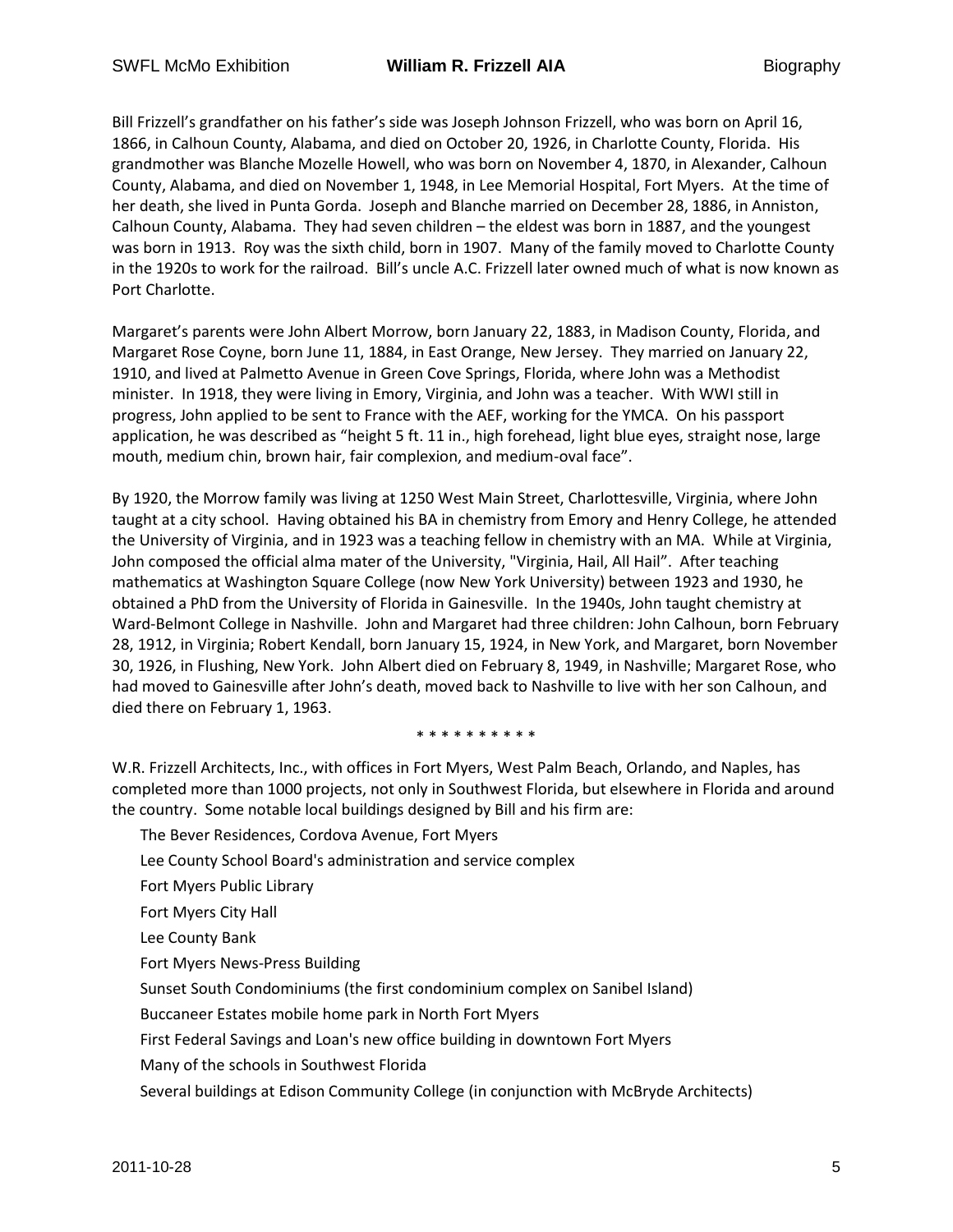The following are some of the most notable works of Bill's, of McBryde & Frizzell (up to 1965), and of W.R. Frizzell Architects:



## **Roy and Sarah Frizzell Residence, 1950**

According to Leigh Frizzell Hayes, Bill designed this house, at 1462 El Prado Avenue, Fort Myers, for his parents. This was in 1950, while Bill was at Georgia Tech., and Bill and family moved there in the late 50s, after his father died.

On April 10, 1969, the Frizzells sold the property to Cecil and Mary Waldron.

The ranch style home has 1 story, 2,690 sq. ft., 3 bedrooms, 2 bathrooms, and a finished garage.



### **News-Press Complex, 1955-1964**

A low warehouse with a loading dock, at the southwest corner of the property, behind the fire station, was built in 1955. The building for the industrial parts (presses, storage, etc.) was designed by McBryde & Frizzell and built in 1960. It is at the back (south) of the property, along the railroad track. It is a high-bay production building, housing the big presses. The ceiling is very high – about 20 ft. – with plenty of room for a mezzanine in part of it.

The 1-story office building was designed by McBryde & Frizzell and built in 1964. It is the low middle building on MLK Boulevard. The 2-story building on the east side, nearest to Fowler and the parking lot, was designed by Ted McGee and built in the late 1970s or the 1980s. The 2-story building with the News-Press name on it was designed by Parker Mudgett Smith and built in 2002.



# **Roediger Residence, 1957**

This house, at 1303 Cordova Avenue, Fort Myers, was built for Laura H. Roediger, a friend of Charlotte Bever.

The house has 2,294 sq. ft., 1 story, 2 bedrooms, 2 bathrooms, a finished garage, a finished screened porch, and a finished enclosure at ground level and along the west side of the house next to Valencia Way.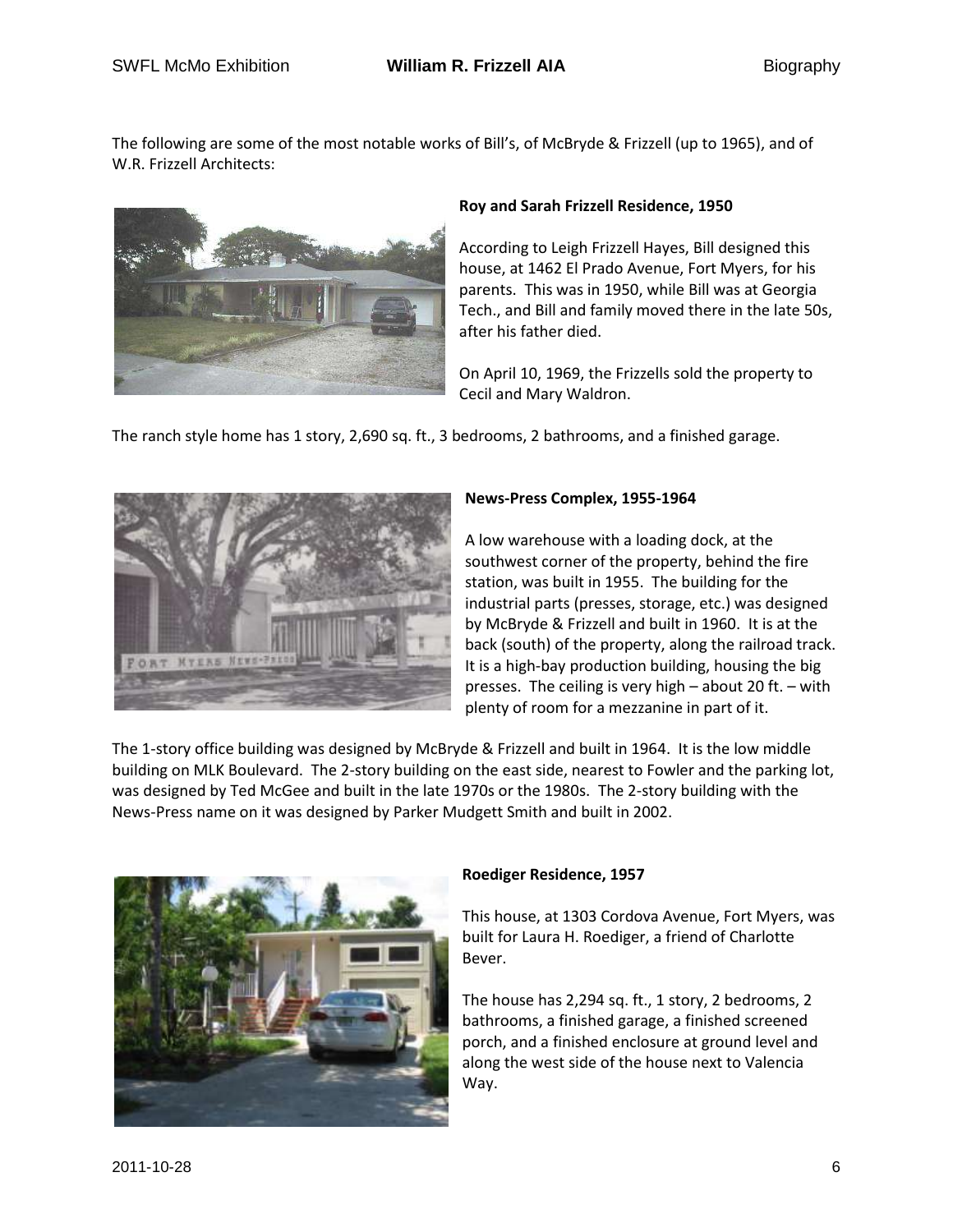

# **Bever Residence, 1957**

One of the two "Bever Houses" (the Roediger Residence above being the other), this house, at 1309 Cordova Ave., Fort Myers, was built for Charlotte Bever.

The house has 2,478 sq. ft., 1 story, 2 bedrooms, 2 bathrooms, a finished carport, and 3 finished screened porches.



### **Corbin residence, 1957**

This house, at 1306 Shadow Lane, Fort Myers, was built for Oscar M. Corbin Jr. and his wife, Mina. At that time, they ran Corbin's Farm Supply in downtown Fort Myers, at the corner of Main and Monroe. Oscar was Mayor of Fort Myers, from 1967 to 1976.

The house has 4,351 sq. ft., 1 story, 3 bedrooms, 2 bathrooms, and a finished carport.



#### **Sunset South Condominiums, 1969**

This project, at 1341 Middle Gulf Drive, Sanibel, was the first condominium complex on Sanibel Island.

There were 3 buildings in Phase 1, built for Sanibel Development Corporation. Each building has 4 units. Each unit has 1,150 sq. ft., 2 bedrooms, 2 bathrooms, and an under-building garage.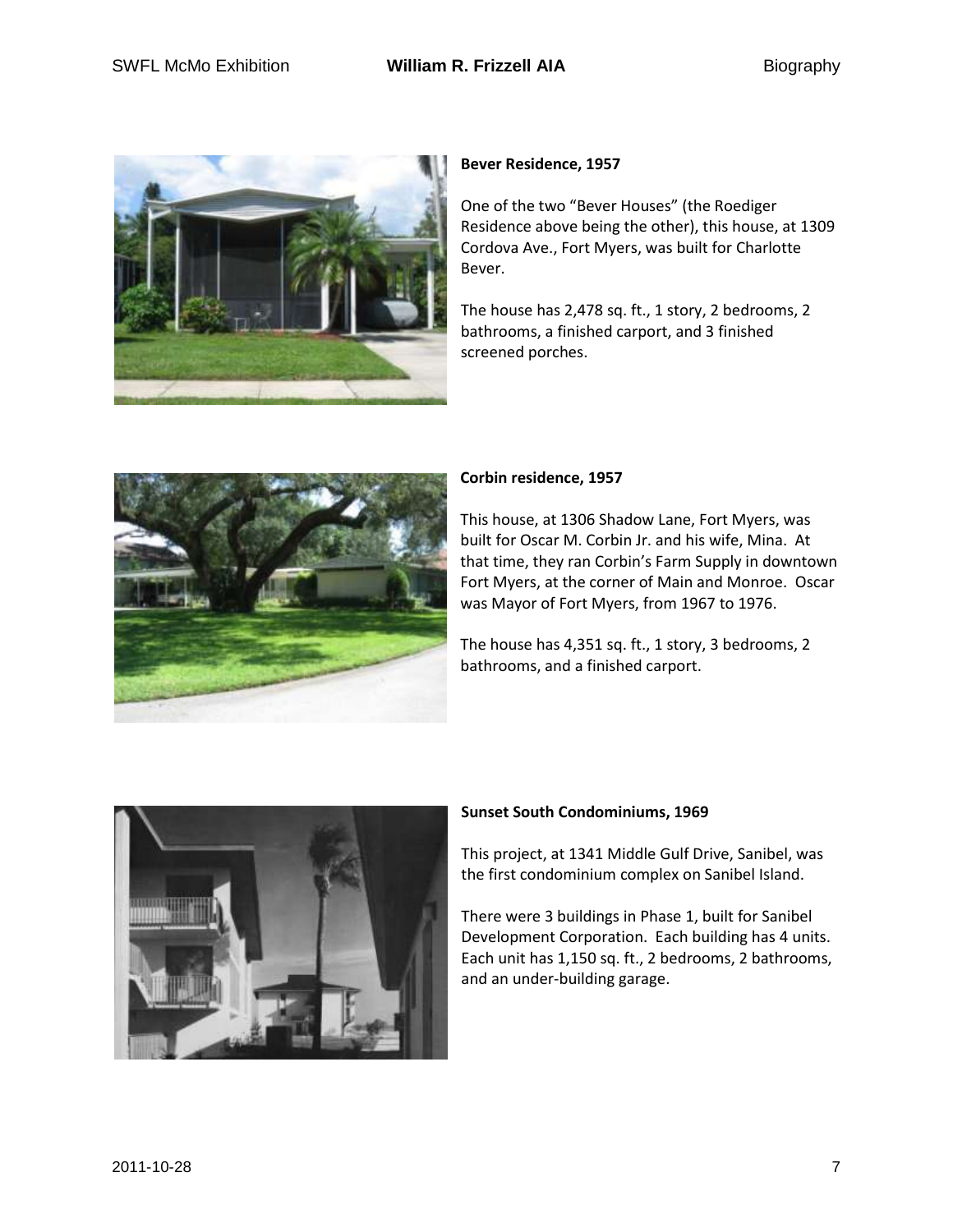

# **Lee County Bank Building, 1972**

Attributed to Ray Jensen at Frizzell Architects, this 2-story building has about 7,000 sq. ft. It has offices upstairs and drive-thru banking facilities at the ground level. Bill's office was upstairs in the 1970s.



# **Buccaneer Estates, 1974**

Frizzell was responsible for the layout of this mobile home park in North Fort Myers, as well as for its singlestory clubhouse.



# **Fort Myers City Hall, 1974**

This product of W.R. Frizzell Architects, at 2200 Second Street, Fort Myers, is a 4-story building with 39,031 sq. ft. There is an ornamental pool in front of the building – also dating from 1974.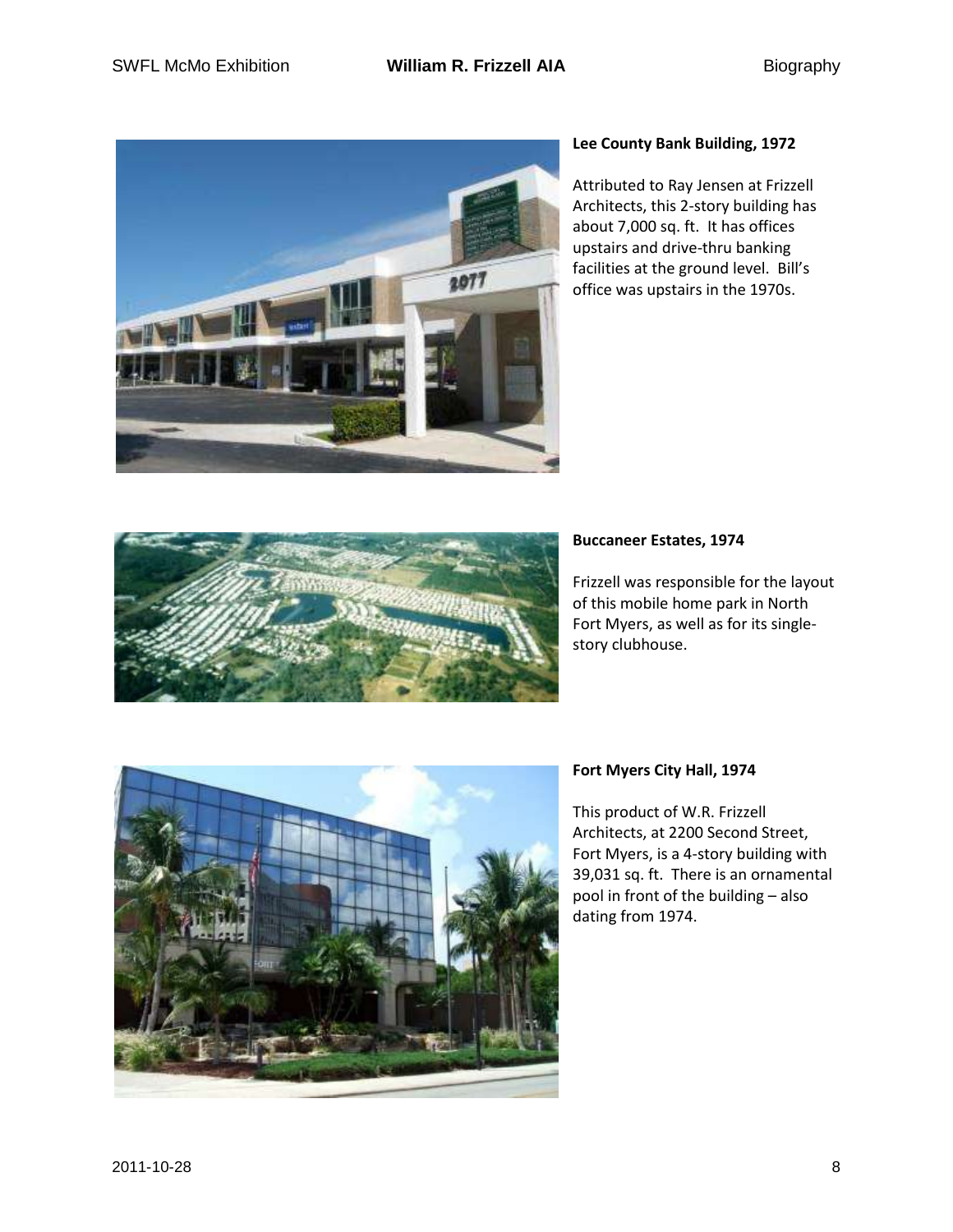

# **Lee County School Administration Building, 1976**

The Lee County District School Board Administration Center is at 2055 Central Ave., Fort Myers.

The 3-story building has 57,997 sq. ft. The property is currently for sale.



# **First Federal Savings & Loan Building, 1977**

This 6-story, 74,360 sq. ft. building, at 2201 Second Street, is a product of Frizzell Architects, Ray Jensen Designer, and Ted McGee Project Architect.

It was sold in September 2006 to Lee County.

According to Ted McGee, "Ray Jensen and I were the design team and Ray's concept was chosen. I then became the Project Architect and ultimately the Architect-of-Record and Clerk-of-the-Works during construction. I was responsible for developing the

schematic design, preliminary design, construction documents and bidding of the project."

"It was a once-in-a-lifetime opportunity to be involved with a project encompassing an entire city block bounded by the Frizzell-designed City Hall, the original County Court House, the Gundersen & Wilsondesigned Court House Annex, the Richards and Robb & Stucky buildings on the East, and linking to downtown through the Patio de Leon."

"The design oriented the building such that no glazed surfaces are exposed to direct sunlight between 10am and 3pm on any given day through the use of solar shading devises on the East, South and West facades. Senior management and the Board Room were located on the top floor along with a full kitchen, dining area and community room. … There is a time capsule located on the ground floor at the entrance to the elevators which was placed there as part of the dedication ceremonies in 1976. H. D. Rutledge & Son was the General Contractor with Jimmie Rutledge being the main contact person."